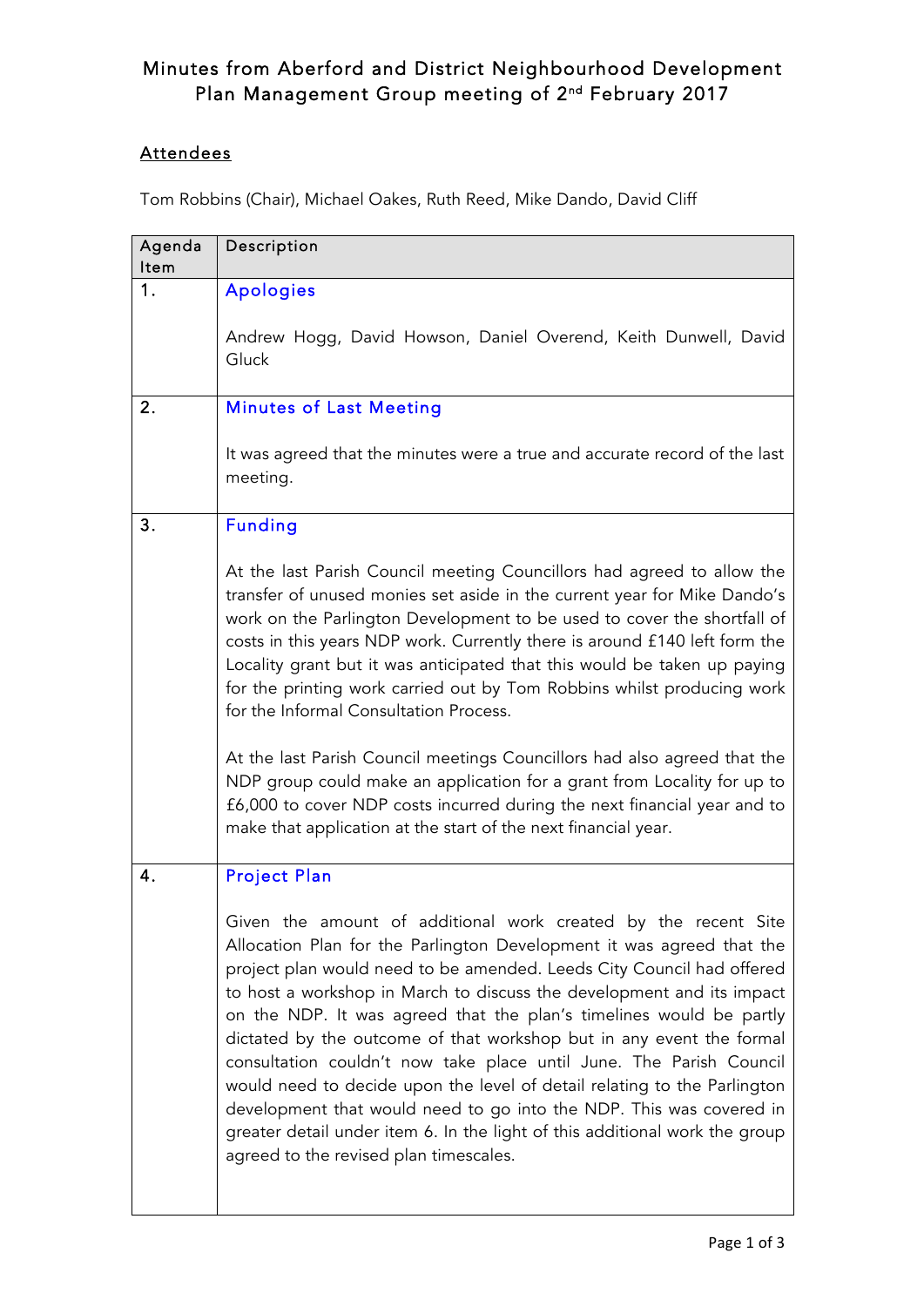## Minutes from Aberford and District Neighbourhood Development Plan Management Group meeting of 2<sup>nd</sup> February 2017

| 5. | <b>Informal Site Consultation</b>                                                                                                                                                                                                                                                                                                                                                                                                                                                                                                                                                                                                                                                                                                                                                                                                                                                                                                                                                                                                                                                                                                                                                                                                                                                                                                                                |
|----|------------------------------------------------------------------------------------------------------------------------------------------------------------------------------------------------------------------------------------------------------------------------------------------------------------------------------------------------------------------------------------------------------------------------------------------------------------------------------------------------------------------------------------------------------------------------------------------------------------------------------------------------------------------------------------------------------------------------------------------------------------------------------------------------------------------------------------------------------------------------------------------------------------------------------------------------------------------------------------------------------------------------------------------------------------------------------------------------------------------------------------------------------------------------------------------------------------------------------------------------------------------------------------------------------------------------------------------------------------------|
|    | Letters had been sent out to all the landowners. The deadline for a<br>response is 19th February 2017. After the deadline the Parish Council<br>Clerk will send the responses to Tom Robbins and Mike Dando.<br>Newsletters were in the process of being delivered to residents within<br>the Parish.                                                                                                                                                                                                                                                                                                                                                                                                                                                                                                                                                                                                                                                                                                                                                                                                                                                                                                                                                                                                                                                            |
|    | <b>Drop-In Event</b><br>Preparations were underway for the Informal Site Consultation Drop-In<br>Event which will take place in Aberford Village Hall on Sunday 5 <sup>th</sup><br>February 2017. David Cliff, Ruth Reed and Mike Oakes will be present at<br>the drop-in.<br>Tom Robbins will produce a large map of the whole NDP Area<br>with the individual sites identified<br>Tom will also set up each folder containing the relevant<br>documents.<br>Relevant NDP extracts<br>$\circ$<br>o A4 maps of each individual site<br>30 Response forms would be available<br>Ruth Reed will take a register to record the names of those<br>$\bullet$<br>attending and a book to record any queries from members of the<br>public.                                                                                                                                                                                                                                                                                                                                                                                                                                                                                                                                                                                                                             |
| 6. | <b>Draft Plan</b>                                                                                                                                                                                                                                                                                                                                                                                                                                                                                                                                                                                                                                                                                                                                                                                                                                                                                                                                                                                                                                                                                                                                                                                                                                                                                                                                                |
|    | The Parlington Development section will need updating. A revised<br>Allocations Plan has gone to Leeds City Council ready for consultation in<br>February/March. More details of the revised allocation plan will be<br>forthcoming soon. The Parish Council needs to determine the level of<br>detail the NDP will go into relating to the Parlington Development. There<br>are three choices for the Parish Council to consider<br>Adding Key Points/Principals only (e.g. what benefits the village<br>might have from planning gains)<br>No mention of the Development, remove the section completely.<br>Full details. The problem with this is that until a detailed planning<br>application is available the group will not know exactly what the<br>development will consist of. This would delay the plan even<br>further and add to the cost. Also, if the plan added more detail<br>relating to the application it would not be finished before<br>potential work would start on the development. This means that<br>work would start before any of the policies had come into effect<br>and they would not be taken into consideration in the<br>development. Also, the development's plans may change over<br>the next few months, waiting to have a final picture could lead to<br>a delay of another 18 months in the NDP and it would still only |